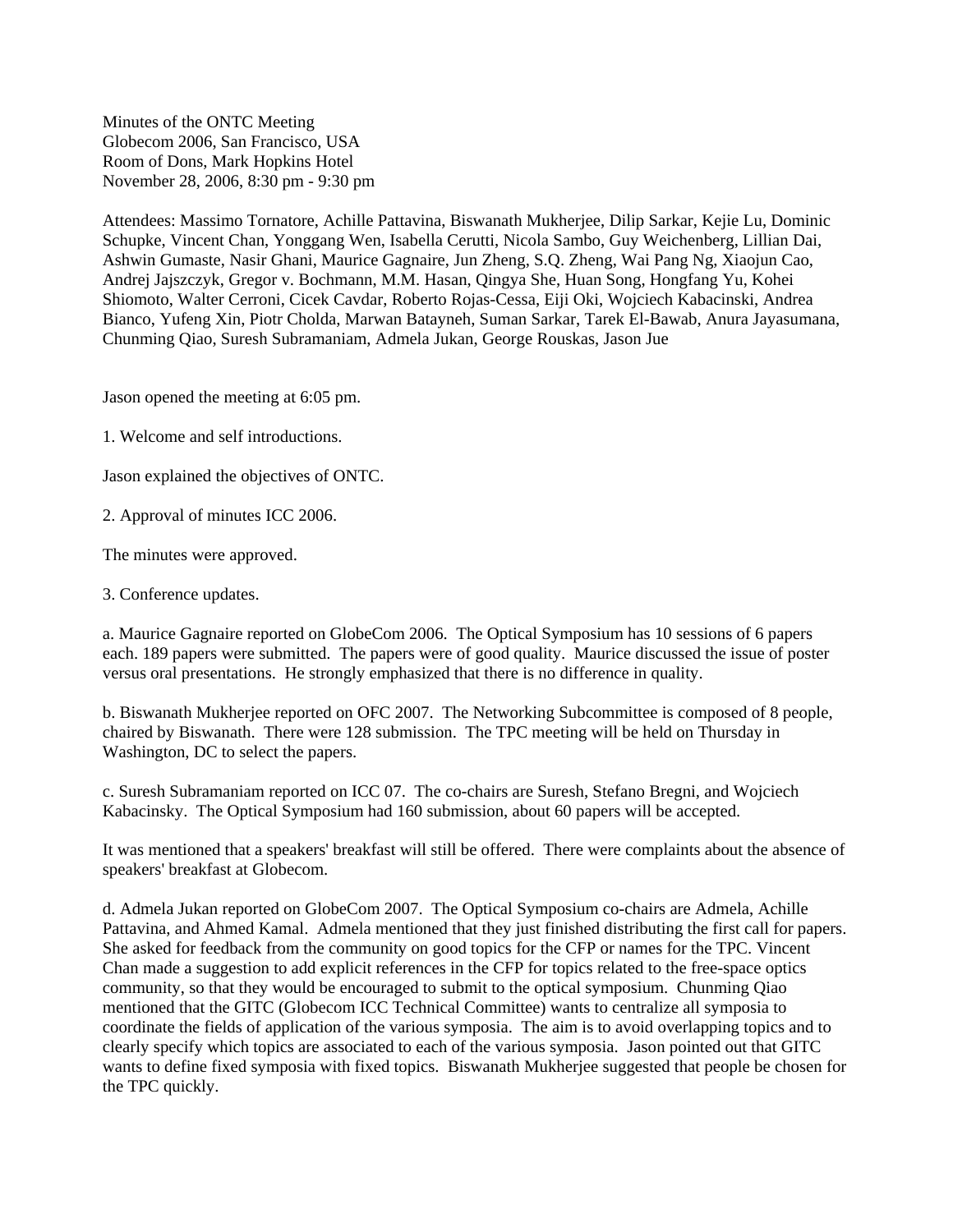e. ICC 2008 will be held in Bejing on May 19-23, 2008. The Co-Chairs of the Optical Symposium will be George Ellinas, Mohan Gurusamy, and Mounir Hamdi. The Vice-Chair is Rudra Dutta.

f. Globecom 2008 will be held in New Orleans in December 2008. The Chairs have not been selected. The Symposia will be organized according to the new gudelines of GITC.

4. Other conferences

a. Nasir Ghani says that IEEE Infocom Workshop on High-Speed Networking is being organized. He's looking for volunteers for the TPC.

b. George Rouskas discussed Broadnets 2007. It will be held in North Carolina. There will be three symposia. The submission deadline is at the end of January.

c. Jason Jue mentioned that ONDM 2007 will be in Athens. The Chairs are Fabio Neri and Ioannis Tomkos. The Deadline is December 22.

d. Ashwin Gumaste mentioned an Optical Networking Symposium being planned in India in December 2007.

e. Achille Pattavina reported that HPSR welcomes optical networking papers. The conference will be held in New York. The deadline is December 20.

f. Jun Zheng presented AccessNets07. This conference is looking for IEEE support. It will be held in Ottawa in August.

g. Achille Pattavina and Maurice Gagnaire talked about DRCN. It will be held in Larochelle. Maurice asked Achille about the ONDM situation. Achille said that in 2006 ONDM was held in May. It encountered problems in organization due to the delayed start-up, had few submissions, and lost IEEE co-sponsorship. Now Ioannis Tomkos is organizing ONDM in May 2007. Achille suggested that ComSoc co-sponsor the conference, since the co-sponsorship with IFIP is not incompatible, and this would give access to IEEExplore for accepted papers. There is no sign yet that a technical co-sponsorship has been granted by ComSoc. Chunming Qiao asked why ONDM lost the ComSoc co-sponsorship. Achille mentioned that some IFIP officers did not agree on double co-sponsorship. He suggested that we should ask Ioannis Tomkos to strongly promote the ComSoc sponsorship.

Jason pointed out one note regarding technical co-sponsorship. ComSoc is organizing the various TCs into four clusters in order to better coordinate technical activities. Each cluster will be headed by a single Chair chosen from among the TC Chairs. Requests for technical co-sponsorship should be made to this cluster Chair. The current chair of the networking cluster is the Chair of TCCC.

5.Standards

No comments.

6.Publications.

a. Vincent Chan reported that JSAC-OCN is trying to have its own journal. There are still not enough papers for 4 issues, which is required for a separate journal. At the moment, JSAC-OCN is an experiment for 2 years, and every 2 years the progress would be reviewed. Last year there were two issues. This year there will probably be three issues. There is a call for high quality papers. One of the problems has been the